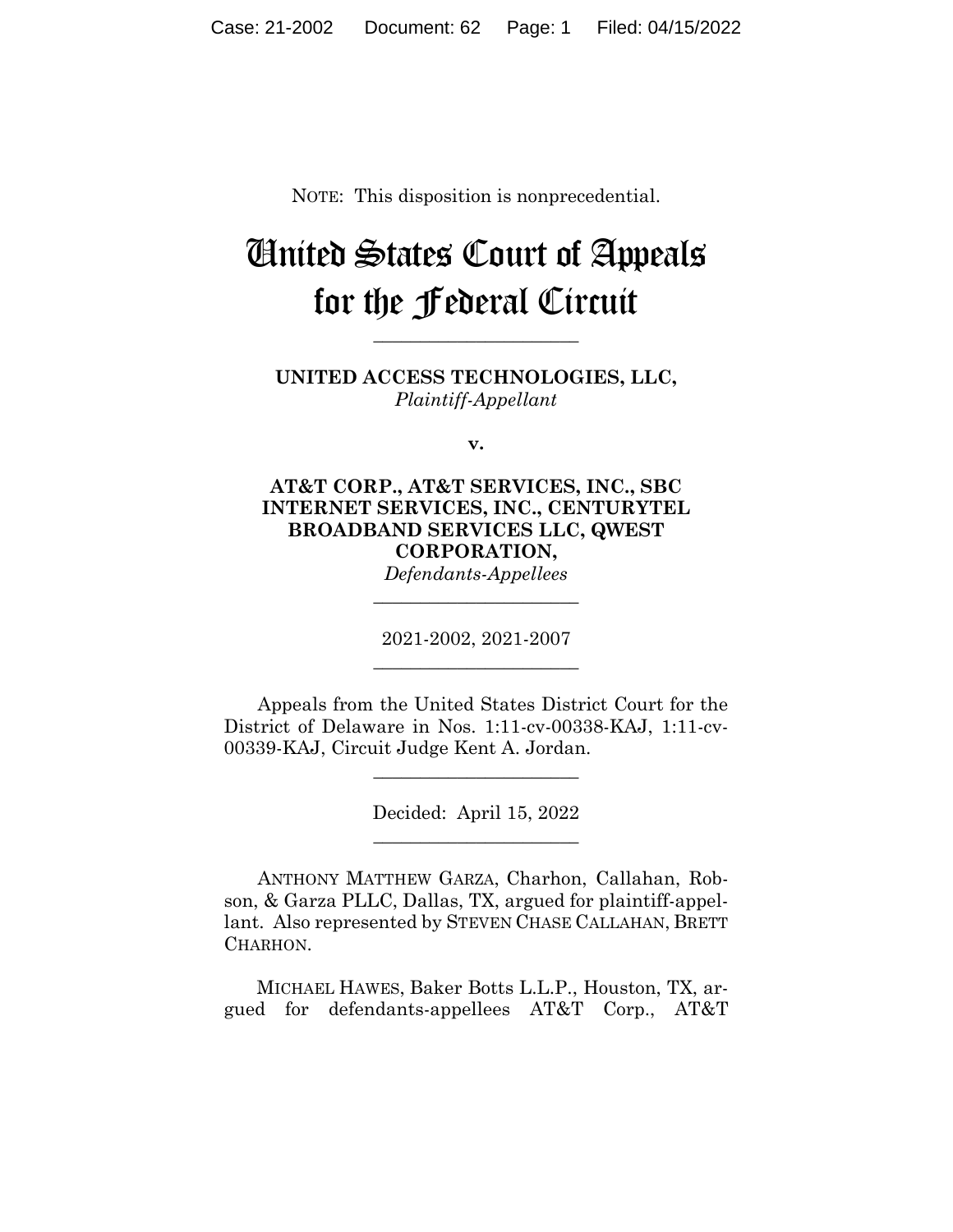Services, Inc., SBC Internet Services, Inc. Also represented by JOHN GAUSTAD, JON V. SWENSON, Palo Alto, CA; DOUGLAS M. KUBEHL, Dallas, TX.

 MATTHEW CHRISTOPHER GAUDET, Duane Morris LLP, Atlanta, GA, for defendants-appellees CenturyTel Broadband Services LLC, Qwest Corporation. Also represented by ALEKSANDER JERZY GORANIN, Philadelphia, PA.

Before LOURIE, BRYSON, and PROST, *Circuit Judges*.

 $\mathcal{L}_\text{max}$  and  $\mathcal{L}_\text{max}$  and  $\mathcal{L}_\text{max}$  and  $\mathcal{L}_\text{max}$ 

## BRYSON, *Circuit Judge*.

In these two related patent cases, appellant United Access Technologies, LLC, ("UAT") appeals from the district court's grant of summary judgment of non-infringement.<sup>1</sup> We affirm in one of the two cases and dismiss in the other.

I

 These cases have come before us on two prior occasions. In *United Access Techs., LLC v. CenturyTel Broadband Servs. LLC* (*UAT I*), 778 F.3d 1327 (Fed. Cir. 2015), we held that a prior jury verdict of non-infringement in a case involving a different defendant, Earthlink, Inc, did not collaterally estop UAT from bringing an infringement action against CenturyTel. In *United Access Techs., LLC v. AT&T Corp.* (*UAT II*), 757 F. App'x 960 (Fed. Cir. 2019), we affirmed the district court's holding that the asserted claims were not indefinite and modified the district court's construction of a disputed claim term. A thorough discussion

<sup>1</sup> Appeal No. 21-2002 relates to UAT's infringement action against AT&T Corp., AT&T Services, Inc., and SBC Internet Services, Inc. (collectively, "AT&T"). Appeal No. 21-2007 relates to UAT's infringement action against CenturyTel Broadband Services LLC and Qwest Corporation (collectively, "CenturyTel").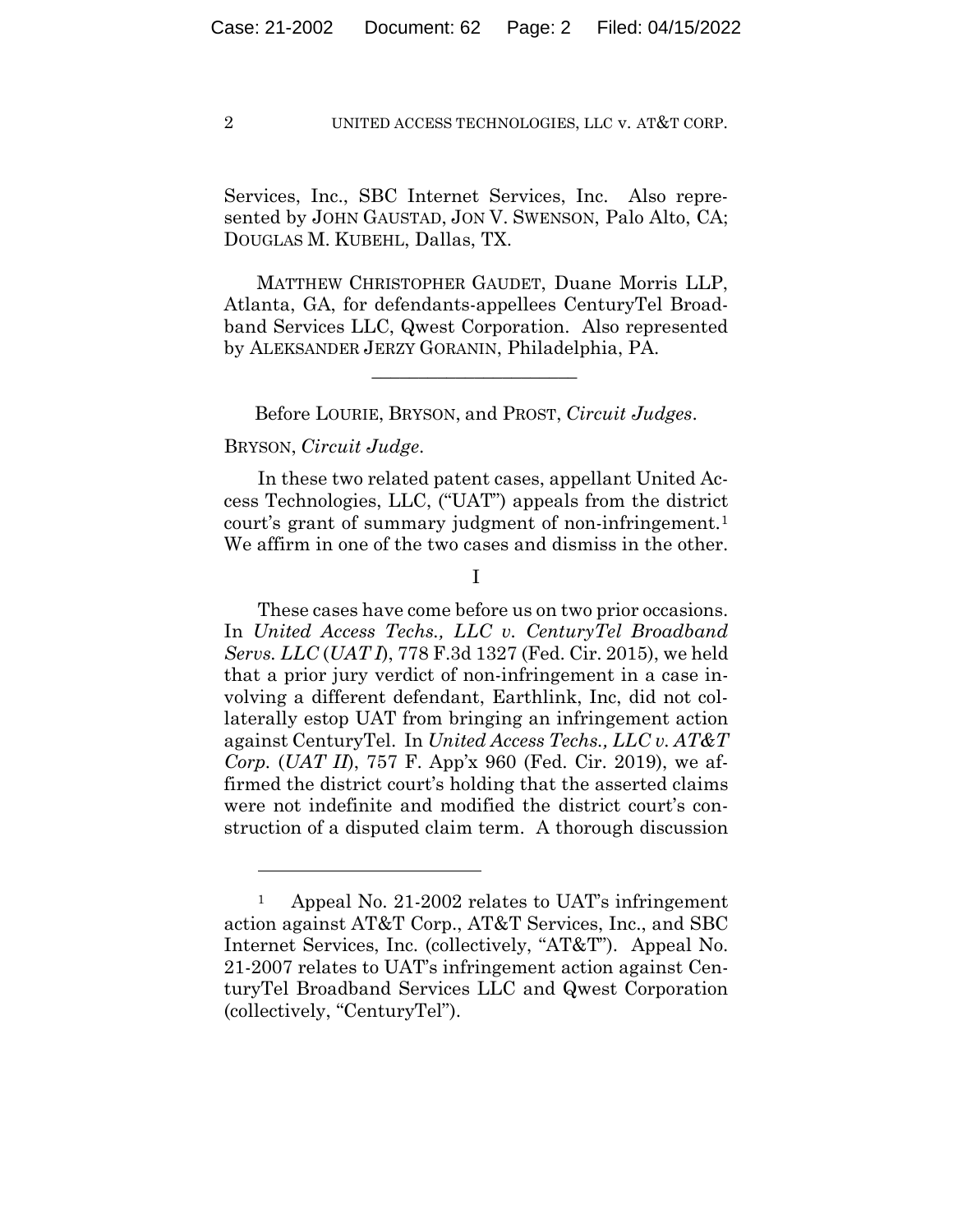of the factual background of these cases can be found in those earlier opinions.

In the two complaints, UAT alleged that AT&T and CenturyTel infringed various claims of three patents: U.S. Patent No. 5,844,596 ("the '596 patent"); U.S. Patent No. 6,243,446 ("the '446 patent"); and U.S. Patent No. 6,542,585 ("the '585 patent"). The asserted patents are directed to a system for facilitating "simultaneous two-way communication of video signals and other signals between multiple networks of telephone wiring." '596 patent, col. 1, ll. 23–25. In the systems described by the patents, video signals are transmitted on the same lines as telephone signals, but on different frequencies from the telephone signals. *Id.* at col. 3, line 58, through col. 4, line 6. Such a system "eliminates the need for installation of multiple coaxial branches within a residence." *Id.* at col. 3, ll. 33–34.

Claim 61 of the '596 patent is representative. It recites:

61. A system for communicating information between an external source of information and a plurality of destinations of information over a telephone wiring network used for passing telephone signals in a telephone voice band between a plurality of telephone devices and a telephone exchange, comprising:

a plurality of transceivers coupled between the telephone wiring network and corresponding destinations of information, each including

circuitry for accepting signals in a high frequency band of frequencies above the highest frequency of the telephone voice band and rejecting signals in the telephone voice band; and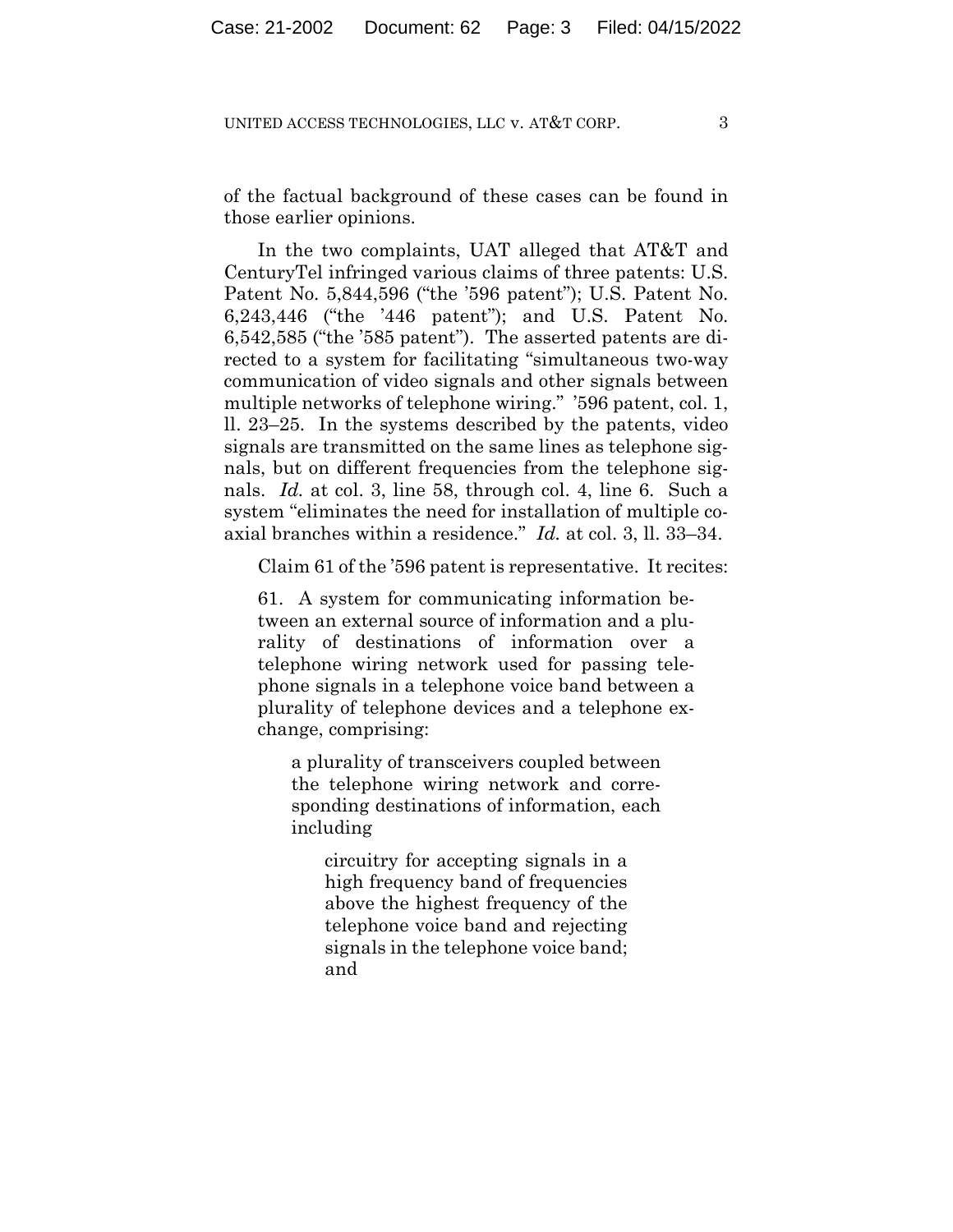a signal interface coupled between the external source of information and the telephone wiring network, including

circuitry for receiving a plurality of external signals encoding a plurality of information streams from the external source of information, and

circuitry for transmitting to selected sets of one or more of the plurality of transceivers corresponding plurality of internal signals in the high frequency band each encoding one of the plurality of information streams over the telephone wiring network;

wherein the telephone wiring network includes a branch network which couples one of the plurality of telephone devices to the telephone exchange telephone exchange [sic], and the branch network includes circuitry for preventing transmission of signals in the high frequency band to the one of the telephone devices on the branch network.

The dispute in this appeal focuses on the term "signal interface." In *UAT II*, we held that the term "signal interface" refers to "a device interposed on the opposite end (i.e., the local side) of the public trunk line (i.e., on the local side of the telephone lines comprising the public telephone network) from the telephone exchange that performs the recited functions of the incorporated circuitry." *UAT II*, 757 F. App'x at 968. We also held that the "public telephone network" is not defined by whether the lines are owned by the telephone company. *Id.*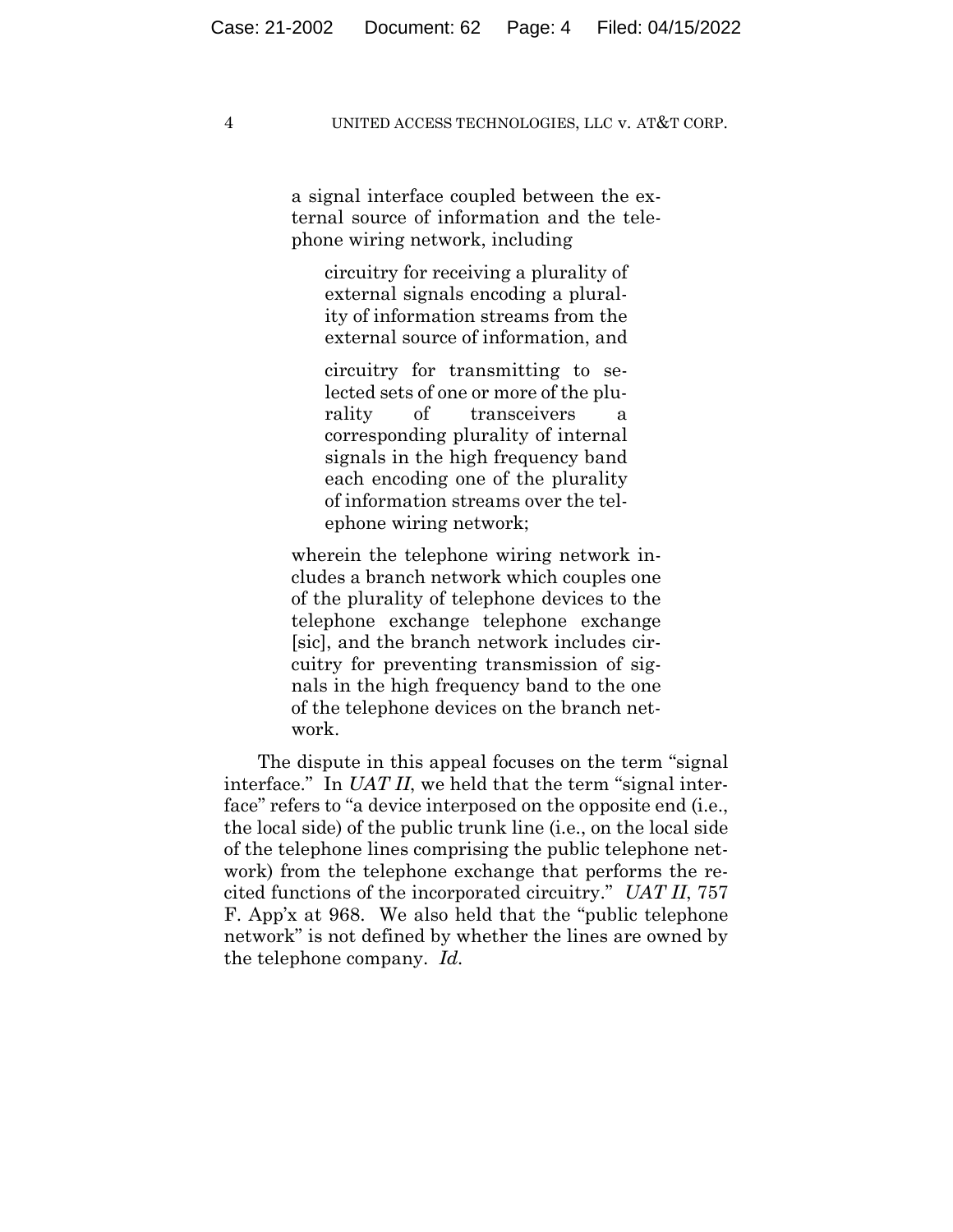AT&T's accused systems contain a Digital Subscriber Line Access Multiplexer ("DSLAM"), which UAT argues is the "signal interface" referred to in the claims. In the accused systems that are the focus of this appeal, the DSLAM is located inside a "remote terminal." The remote terminal resides between the telephone company's central office (or "telephone exchange") and customer residences.2 From the remote terminal, signals are transmitted along bundled groups of twisted-wire pairs toward the customers' residences.

AT&T's systems also include "serving terminals" that are located between the remote terminals and the customers' residences. A serving terminal is not capable of transforming or modifying the signals it receives; it merely connects each twisted-wire pair entering the serving terminal with a single twisted-wire pair leaving the serving terminal. Upstream of the serving terminal, the twisted-wire pairs carrying signals destined for specific subscribers are bundled together. Downstream of the serving terminal, the twisted wire pairs are separately directed to customers' residences.3 The dispute in these cases centers on where the "public trunk line" ends. If it ends downstream of the DSLAM (e.g., at the serving terminal), the DSLAM cannot satisfy the "signal interface" limitation because the DSLAM is not on "the local side" of the public trunk line. *See UAT II*, 757 F. App'x at 968. By contrast, if the public trunk line ends at or upstream of the remote terminal, AT&T's DSLAMs may satisfy that limitation.

<sup>2</sup> UAT also accused other systems in which the DSLAM was positioned in the telephone company's central office, but those systems are no longer at issue in this case.

<sup>3 &</sup>quot;Upstream" refers to signals being transmitted in the direction of the central office, and "downstream" refers to signals being transmitted in the direction of the individual residences.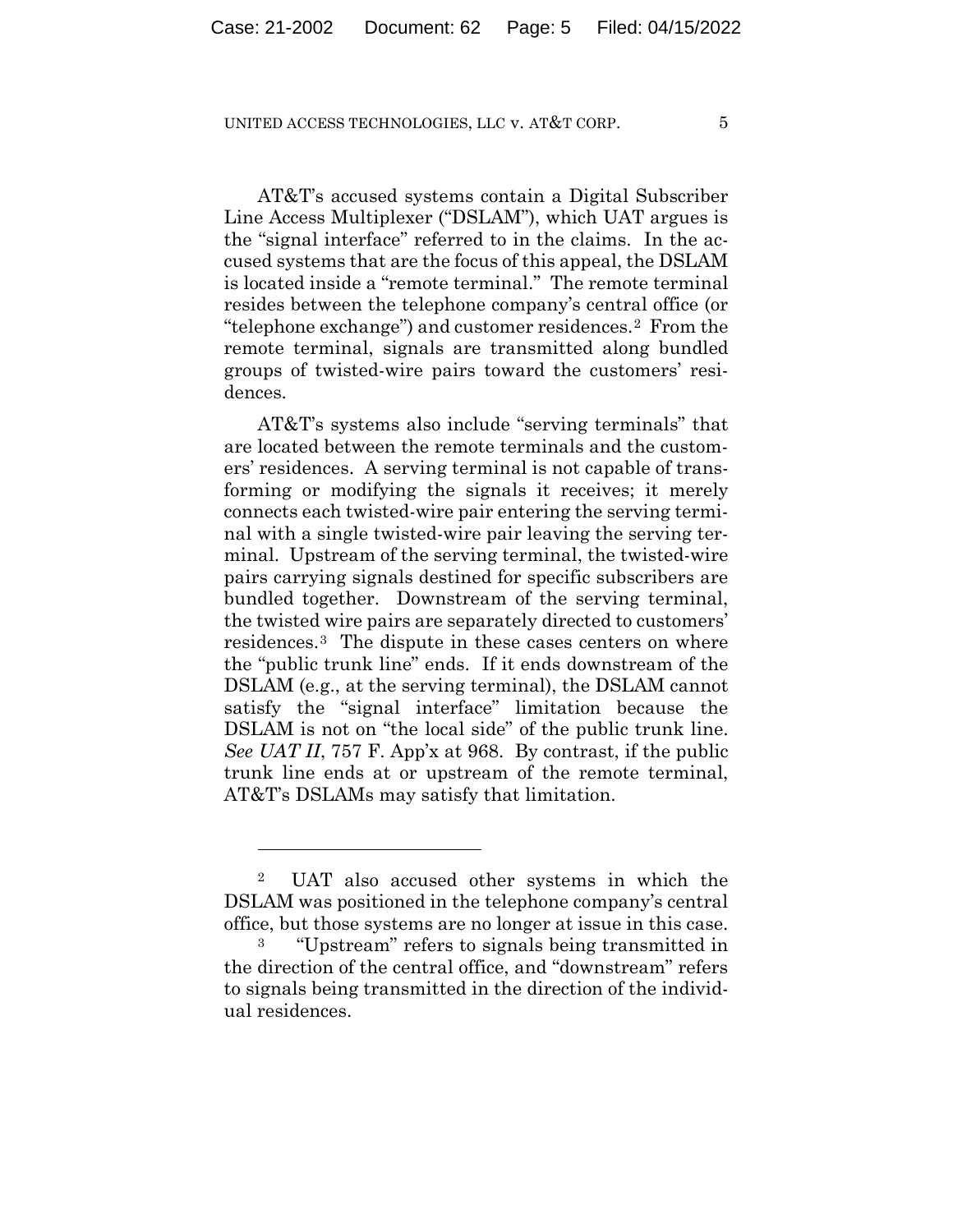On remand from our decision in *UAT II*, the defendants moved for summary judgment of noninfringement. The district court granted the motion, holding that the undisputed evidence established that in the accused systems "the boundary between the local and non-local portions of the public telephone network is at a point downstream of the remote terminal." *United Access Techs., LLC v. AT&T Corp.* (*Summary Judgment Op.*), No. 1:11-cv-338, 2021 WL 1840785, at \*6 (D. Del. Apr. 30, 2021). The district court noted that UAT had not offered evidence to the contrary, because "UAT's expert only analyzed the nature of the lines upstream, not downstream, of the remote terminal." *Id.* These appeals followed.

## II

## A

We begin by addressing our jurisdiction. We have jurisdiction over an appeal from a final decision of a district court. 28 U.S.C.  $\S 1295(a)(1)$ . In these cases, the district court's grant of summary judgment of non-infringement resolved all of UAT's claims against the defendants. The district court declined to enter a final judgment in either case, however, due to a pending counterclaim of invalidity in the CenturyTel case. *See generally United Access Techs., LLC v. CenturyTel Broadband Servs., LLC*, No. 1:11-cv-339, Dkt. No. 352 (D. Del. May 13, 2021) (Transcript of May 12, 2021, teleconference). Without obtaining the district court's approval, the parties then stipulated to a withoutprejudice dismissal of CenturyTel's counterclaim under Federal Rule of Civil Procedure 41(a)(1)(A)(ii), and UAT subsequently filed notices of appeal in both cases.

We have repeatedly held that an order adjudicating a plaintiff's infringement claims is not an appealable order if an unadjudicated counterclaim of invalidity remains pending. *Pause Tech. LLC v. TiVo Inc.*, 401 F.3d 1290, 1293–94 (Fed. Cir. 2005); *Nystrom v. TREX Co*, 339 F.3d 1347, 1351 (Fed. Cir. 2003)*. Baker v. Microsoft Corp.*, No. 2017-1928,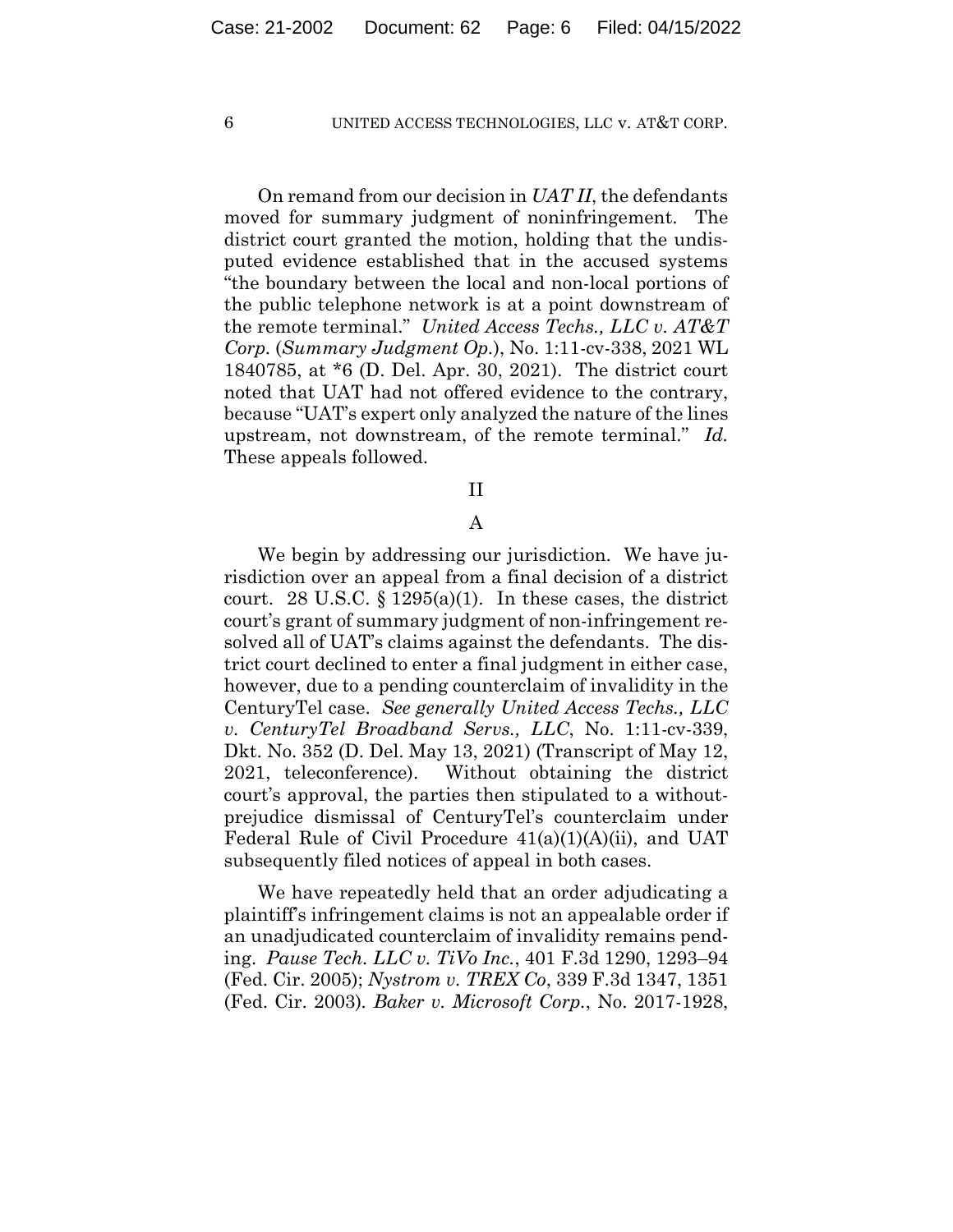2017 WL 4685332, at \*1 (Fed. Cir. June 13, 2017). In this circuit, a court-approved dismissal of all remaining claims, whether with or without prejudice, is sufficient to create finality for purposes of appellate jurisdiction. *See Atlas IP, LLC v. Medtronic, Inc.*, 809 F.3d 599, 604–05 (Fed. Cir. 2015). But the stipulation of dismissal without prejudice in the CenturyTel case was made without the approval of the district court. There was therefore no final appealable order in that case. *See Robinson-Reeder v. Am. Council on Education*, 571 F.3d 1333, 1339–40 (D.C. Cir. 2009) (holding that a stipulation of dismissal without prejudice under Rule  $41(a)(1)(A)(ii)$ , made without the district court's approval, did not create finality under 28 U.S.C. § 1291, the statute analogous to our jurisdictional statute, 28 U.S.C. § 1295).

 Accordingly, the appeal in the CenturyTel case, No. 21- 2007, is dismissed. In case No. 21-2002, AT&T did not file a counterclaim, and we therefore have jurisdiction over that appeal.<sup>4</sup> For that reason, we proceed to the merits with respect to the appeal in case No. 21-2002.

## B

In challenging the district court's summary judgment order, UAT raises two arguments. First, UAT argues that the district court imported an additional limitation into the claims when it concluded that the public trunk line ends at the "furthest downstream point of convergence." *See* 

<sup>4</sup> The district court never entered a final judgment in the AT&T case, but the failure to docket a document labeled "judgment" does not preclude appellate jurisdiction so long as all claims in the action have been resolved. *See FirsTier Mortg. Co. v. Invs. Mortg. Ins. Co.*, 498 U.S. 269, 277 (1991) (holding that a summary judgment ruling resolving all of the plaintiff's claims was final, even though a final judgment had not formally been entered).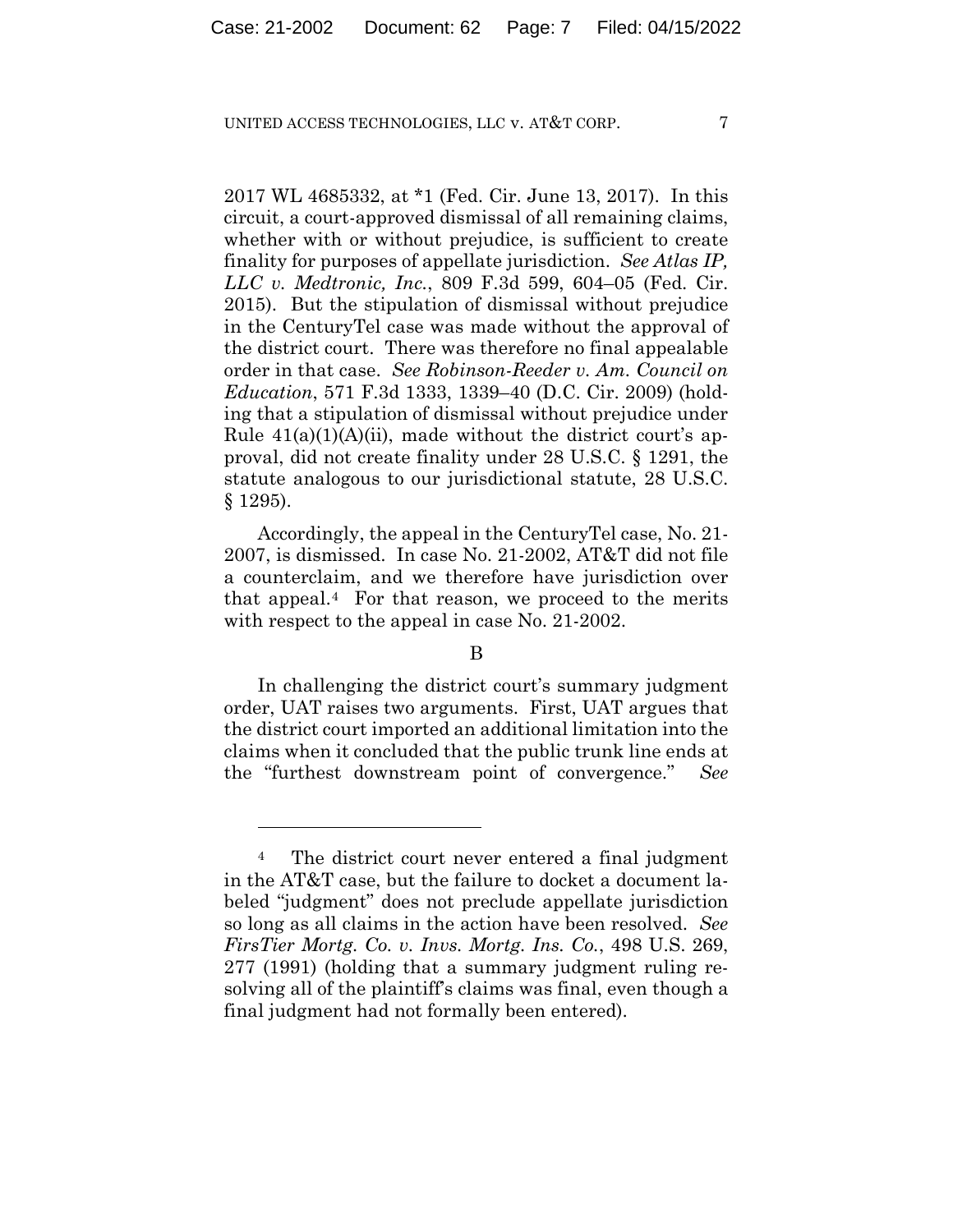*Summary Judgment Op.* at \*6. Second, UAT argues that there was sufficient evidence in the record to create a triable issue of fact with respect to literal infringement of the asserted claims. Because UAT has not raised a triable issue with respect to whether the public trunk line ends at the DSLAM, we affirm without reaching UAT's argument regarding the "furthest downstream point of convergence."

The district court granted summary judgment because "there [was] nothing to support UAT's argument that the remote terminal, containing the DSLAM, is on the local side of the network." *Id.* at \*4. We agree. UAT offered no evidence that AT&T's remote terminals were located downstream of the public trunk line.

In support of its contention that AT&T's remote terminals are not on the public trunk line, UAT points to three excerpts from the report of its expert, Dr. Tim Williams. First, UAT points to Dr. Williams' assertion that the remote terminal "is downstream of the telephone exchange, towards the local (customer) end of the overall network" and that the DSLAM is "interposed on the local side of the public trunk line from the telephone exchange, and opposite the telephone exchange." J.A. 10846, ¶ 324; *see also*  J.A. 10848, ¶ 331. Second, UAT points to a series of diagrams that denote the lines running between the remote terminal and the serving terminal as "extended pairs." *See, e.g.*, J.A. 10839, 10841. Third, UAT calls our attention to Dr. Williams' statement that "[f]or each of AT&T's accused systems, the DSLAM acts as the signal interface." J.A. 10846, ¶ 322.

There are two problems with that evidence. First, while those statements assert that the DSLAM is "on the local side" of the public trunk line from the telephone exchange, they do not squarely address the question whether any of the lines downstream of the DSLAM are part of the public trunk line. In fact, at his deposition, Dr. Williams made clear that he was not taking a position on that issue: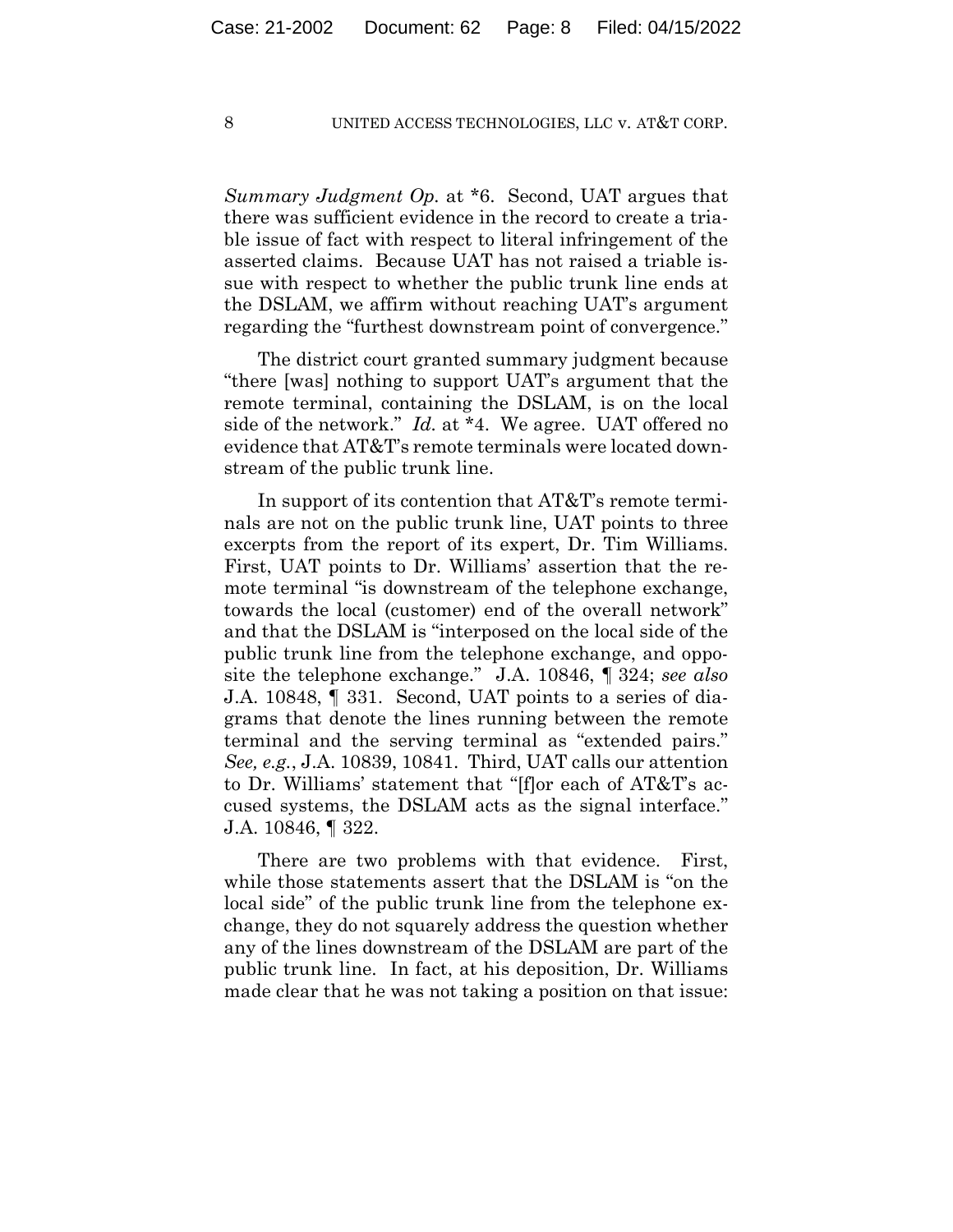Q: And are there any telephone lines comprising the public telephone network downstream of the remote terminal?

A: I have not expressed that opinion.

Q: You've provided no opinion that there are or are not telephone lines comprising the public telephone network downstream of AT&T's remote terminals; is that correct?

A: No, not correct.

Q: Well, do you have an opinion that there are no telephone lines comprising the public telephone network downstream of AT&T's remote terminals?

A: Again, I have not expressed that opinion; however, to find infringement, I would have to find a signal interface which, as defined by the court, is a device interposed on the opposite end of the public trunk line from the telephone exchange that performs the recited functions of the incorporated circuitry.

So the signal interface would need to be at the opposite end of the public trunk line from the telephone exchange. And you're asking me about other architectures that I have not expressed an opinion on.

Q: So you have not expressed an opinion that there are no telephone lines comprising the public telephone network downstream of AT&T's accused remote terminals?

A: I believe I've testified as to that at least three times now.

J.A. 6686–87 (lightly edited for readability).

Second, even if the statements in Dr. Williams' report were squarely directed to whether the DSLAMs in AT&T's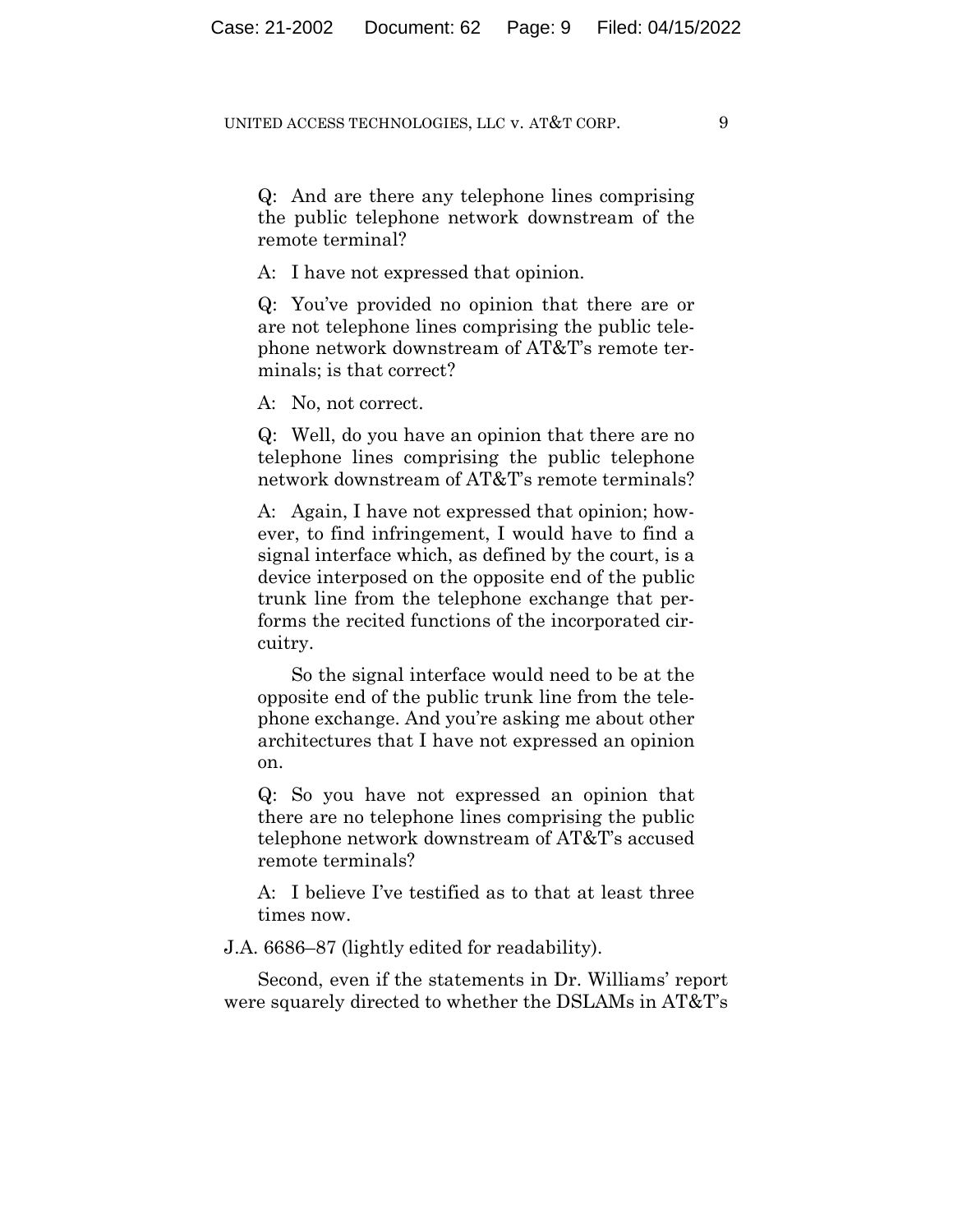system are on the local lines rather than on the public trunk lines, those statements are wholly conclusory. Such statements are not sufficient, standing alone, to create a triable issue of fact with regard to infringement. *Arthur A. Collins, Inc. v. N. Telecom Ltd.*, 216 F.3d 1042, 1047 (Fed. Cir. 2000) ("[A] party may not avoid summary judgment simply by offering an opinion of an expert that states, in effect, that the critical claim limitation is found in the accused device."); *see also Novartis Corp. v. Ben Venue Lab'ys, Inc.*, 271 F.3d 1043, 1051 (Fed. Cir. 2001) ("If all expert opinions on infringement or noninfringement were accepted without inquiry into their factual basis, summary judgment would disappear from patent litigation.").

Accordingly, UAT has not pointed to evidence that raises a jury question as to literal infringement. That is true regardless of whether the district court was correct in stating that the public trunk line must end at the "furthest downstream point of convergence." *Summary Judgment Op.* at \*6. We therefore need not reach that issue.

 $\mathcal{C}$ 

UAT argues that even if the district court was correct to grant summary judgment with respect to literal infringement, the court should have permitted UAT to proceed to trial on a doctrine-of-equivalents theory.

In general, "to find infringement under the doctrine of equivalents, any differences between the claimed invention and the accused product must be insubstantial." *Brilliant Instruments, Inc. v. GuideTech, LLC*, 707 F.3d 1342, 1346– 47 (Fed. Cir. 2013) (citing *Graver Tank & Mfg. Co. v. Linde Air Prods. Co.*, 339 U.S. 605, 608 (1950)). However, when the alleged equivalent would "vitiate an element of the claims," there can be no infringement under the doctrine of equivalents. *Decisioning.com, Inc. v. Federated Dep't Stores, Inc.*, 527 F.3d 1300, 1315 (Fed. Cir. 2008). A claim term is vitiated when the proposed equivalency "embrace[s] a structure that is specifically excluded from the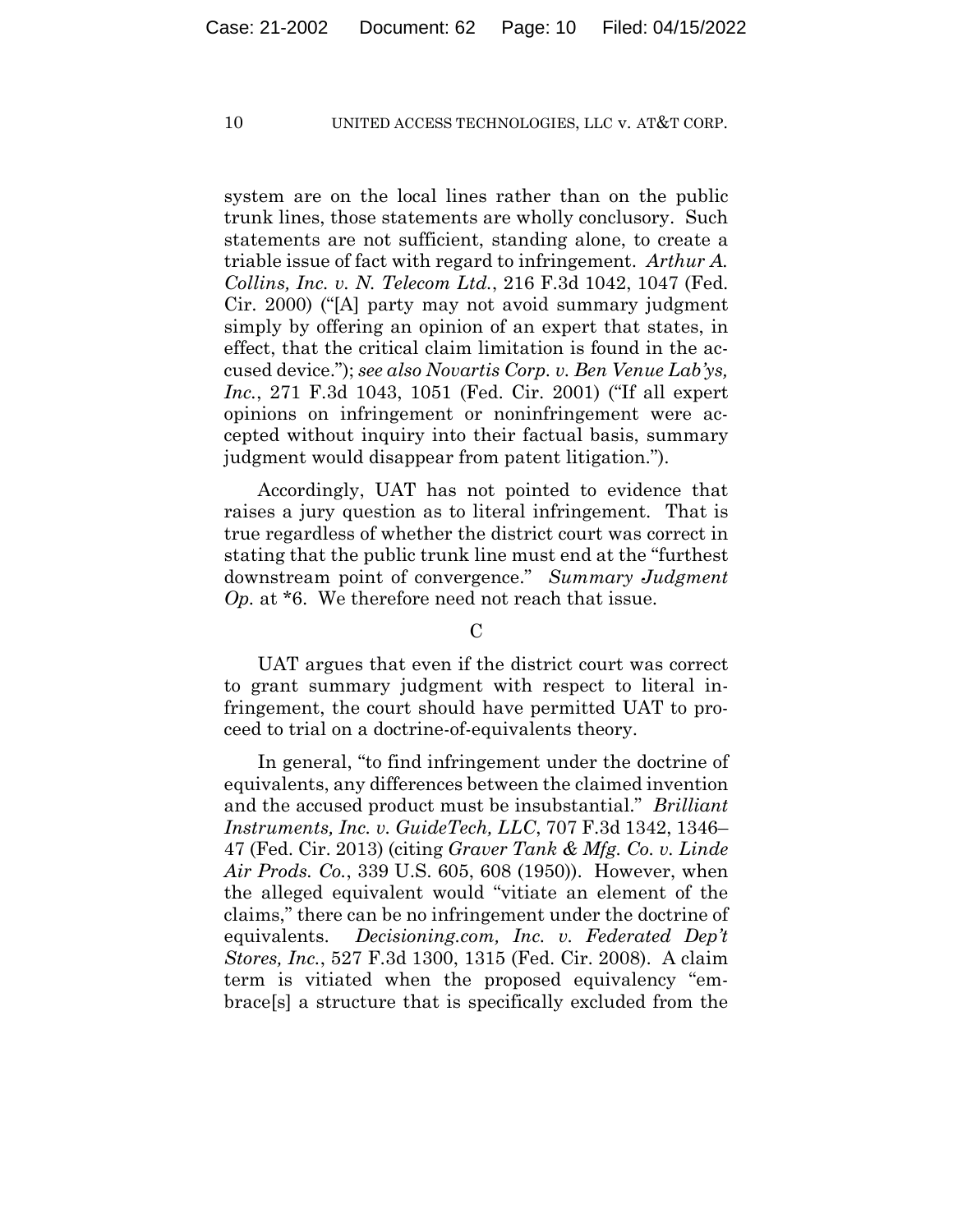scope of the claims." *Athletic Alternatives, Inc. v. Prince Mfg., Inc.*, 73 F.3d 1573, 1582 (Fed. Cir. 1996) (citation omitted).

Under the claim construction that we adopted in *UAT II*, the signal interface must be positioned "on the opposite" end (i.e., the local side) of the public trunk line." *UAT II*, 757 F. App'x at 968. In its summary judgment opinion, the district court held that UAT could not proceed under the doctrine of equivalents because "the purposes behind the locational limitation would be vitiated by treating the DSLAM in the remote terminal as the signal interface." *Summary Judgment Op.* at \*5. We agree.

The specifications of the asserted patents provide two reasons for positioning the signal interface at the local end of the public trunk line. First, one function of the signal interface is to filter out high-frequency signals before they are conducted onto the public telephone line, because governmental regulations "severely limit[] the energy that can be conducted onto the public network by signals above voiceband and below 6 Mhz." '596 patent, col. 48, ll. 37–46. Second, when telephone lines "run parallel and very close to each other for a long distance," there is "a significant possibility of crosstalk interference between the various signals" being transmitted on each line. *Id.* at col. 17, ll. 30–38. As noted by AT&T's expert, Dr. Matthew Shoemake, the positional limitation of the signal interface is informed by both of those considerations. J.A. 6799 at ¶ 234 n.25.

To allow the signal interface to be placed on the public trunk line would undercut both of those considerations. Placing the signal interface on the public trunk line would necessarily require that high-frequency signals travel upstream along the public trunk line until they reach the signal interface, potentially running afoul of the government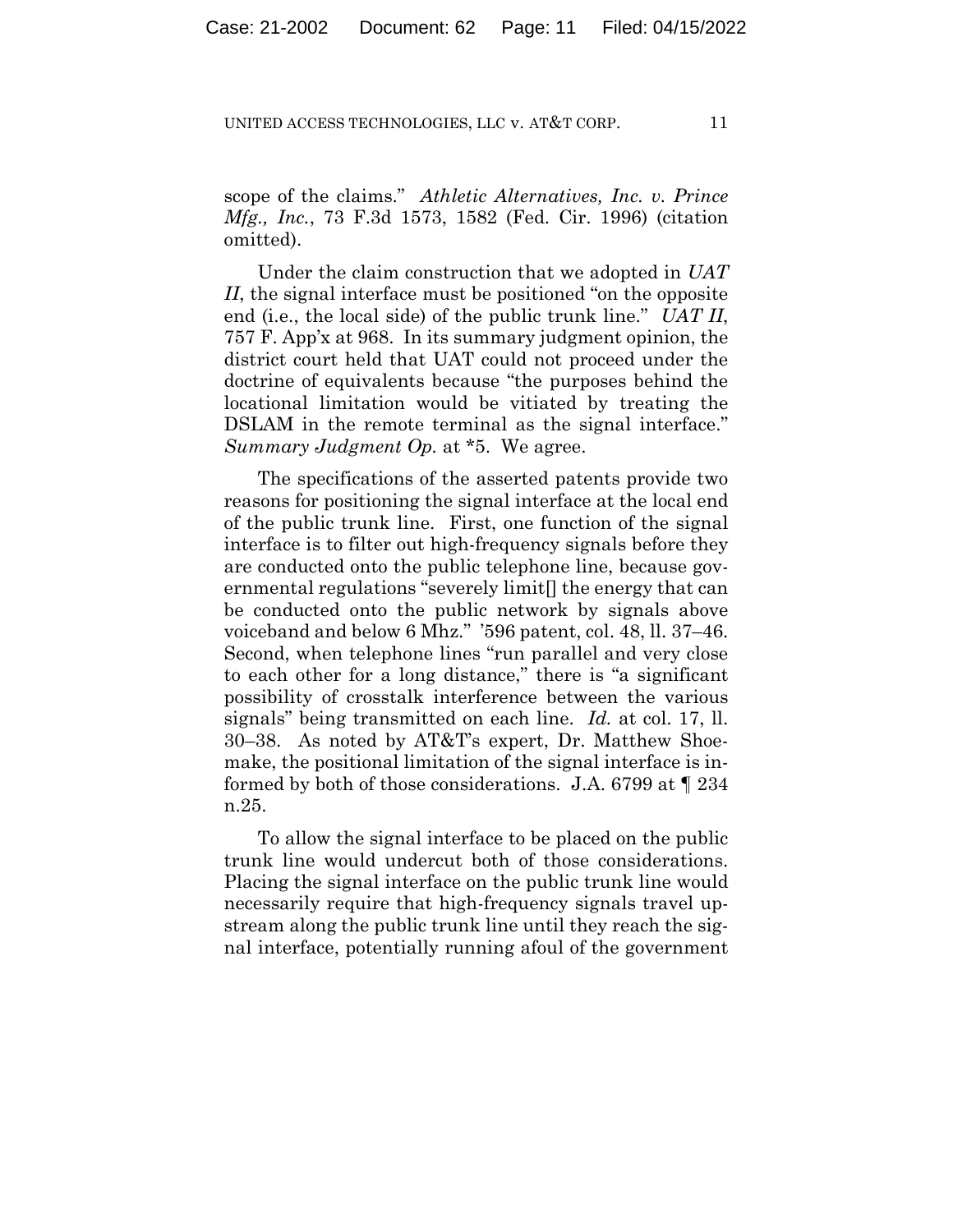regulations described in the patents.<sup>5</sup> Likewise, placing the signal interface at a point on the public trunk line would increase the distance between the individual residences and the signal interface, thus increasing the risk of crosstalk among the twisted-wire pairs.

As a result, to permit UAT to argue a theory of infringement that allows the signal interface to be located along the public trunk line at some distance from the local lines would "embrace a structure that is specifically excluded from the scope of the claims," which require that the signal interface be located at the end of the public trunk line. *See Athletic Alternatives*, 73 F.3d at 1582 (citation omitted).

Furthermore, UAT has not suggested that the DSLAMs in AT&T's systems are located so close to the intersection between the local lines and the public trunk lines that the positional difference between AT&T's systems and the structure claimed in the asserted patents is insubstantial. As AT&T points out, UAT's arguments regarding the doctrine of equivalents would appear to apply to placing the signal interface anywhere on the public trunk line, which would effectively eliminate the positional limitation of the claimed "signal interface" in its entirety.

The district court therefore did not err in determining that "the purposes behind the locational limitation would be vitiated by treating the DSLAM in the remote terminal as the signal interface." *Summary Judgment Op.* at \*5. We therefore uphold the district court's grant of summary judgment of non-infringement to AT&T on both literal

<sup>5</sup> At oral argument, AT&T explained that its accused systems do not violate the government regulations discussed in the patents because AT&T is able to minimize the energy that is conducted at high frequencies onto the public telephone network so that AT&T is in compliance with those regulations. *See* Oral Argument at 27:23–28:52.